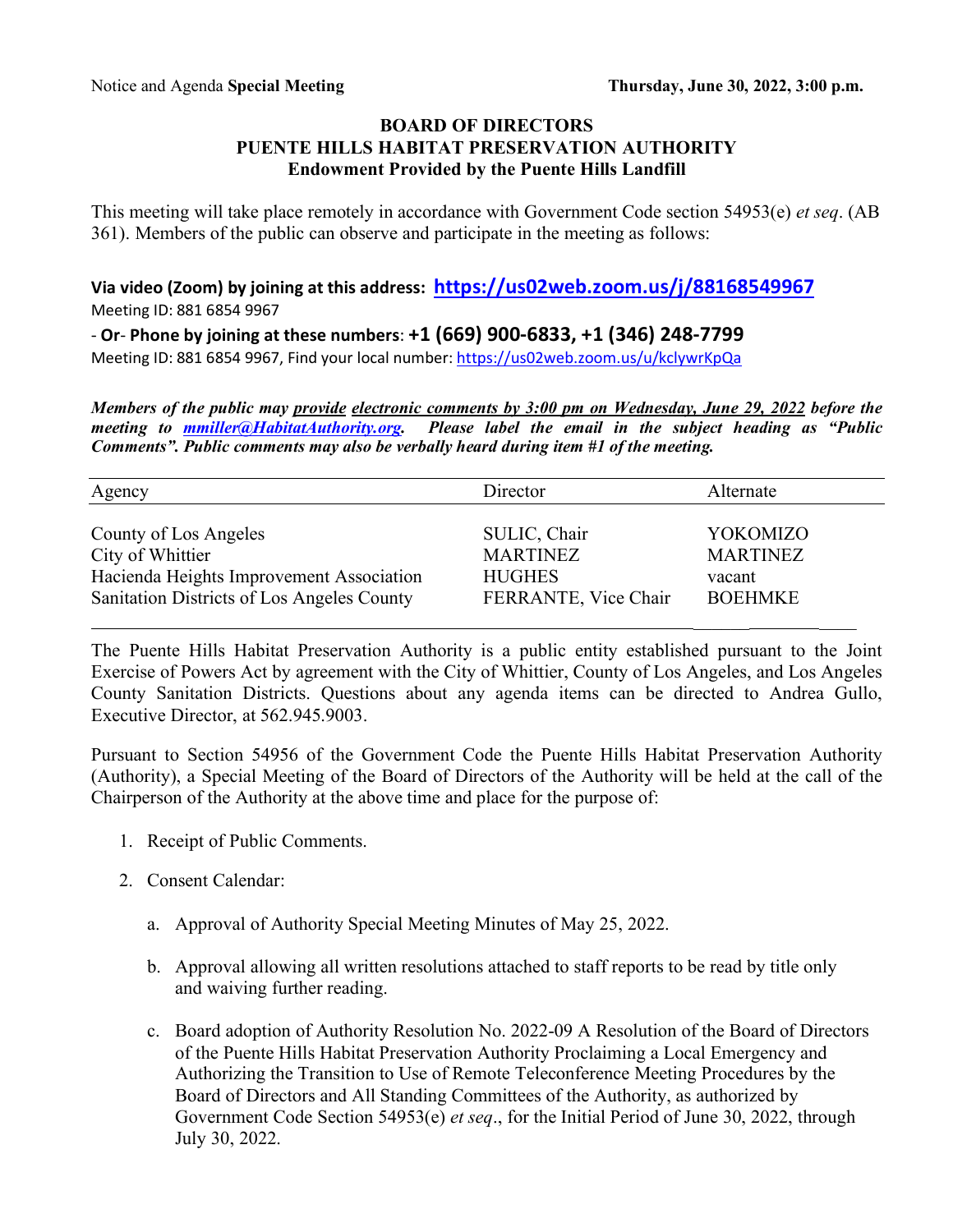- d. Receive and file the Authority's Portfolio Earnings Reports and Custom by Instrument Type for May 2022 prepared by the County of Los Angeles Treasurer and Tax Collector.
- 3. Discussion and possible action regarding California Assemblymember Lisa Calderon's state budget request on behalf of the Authority in the amount of \$1.25 million for operational expenses.
- 4. Review of Authority workplan for fiscal year 2021-2022, and review, discussion and possible action regarding Authority workplan for fiscal year 2022-23, and review of Strategic Guidelines.
- 5. Review, discussion and possible action regarding Authority annual budget for fiscal year 2022- 23, and review of corresponding budgets.
- 6. Discussion and possible action authorizing Executive Director to execute the Thirty-first Amendment of the Open Space Management Agreement with the Mountains Recreation and Conservation Authority (MRCA) for maintenance and operation services extending the term an additional year from 7/1/22 to 6/30/23 in the amount of \$452,936, or for a reduced term and/or amount.
- 7. A point has been reached where, in the opinion of the Authority's Board, on the advice of its legal counsel, based on existing facts and circumstances, there is a significant exposure to litigation against the Authority. The facts and circumstances at issue consist of threatened litigation by Dr. Joyce Selco relating to the Authority's removal of encroachments from Authority property near 6704 Worsham Dr., in the City of Whittier. This item can be heard in closed session pursuant to Government Code Section 54956.9(d)(2), (e)(2).
- 8. Instruction to negotiators on property negotiations for Assessor Parcel Numbers 8239-045-902 and 8239-047-902. Negotiations for an access easement over the property. Negotiating parties include Board Chair, Executive Director, and Coast Community College. (This item can be heard in closed session pursuant to Government Code Section 54956.8 regarding real estate negotiations.)
- 9. Instruction to negotiators on property negotiations for Assessor Parcel Numbers 8267-014-904, 8267-014-906 commonly known as the Diaz/Old Coach property and APN 8266-002-901, Powder Canyon. 1) Negotiations for an easement over approximately 1/10th of an acre of the property for heli-hydrant easement, and 2) Negotiations regarding La Habra Road vacation and a portion to be dedicated to the City of La Habra Heights for a fire access easement. Negotiating parties include Board Chair or Vice Chair, Executive Director, and City of La Habra Heights. (This item can be heard in closed session pursuant to Government Code Section 54956.8 regarding real estate negotiations.)
- 10. Instruction to negotiators on property negotiations for Assessor Parcel Numbers 8266-002-901 and 8269-003-900. Negotiating parties include Board Chair, Executive Director, and Rowland Water District. (This item can be heard in closed session pursuant to Government Code Section 54956.8 regarding real estate negotiations.)
- 11. Instruction to negotiators on property negotiations for Assessor Parcel Numbers 8267-017-900, 8267-017-905, 8267-017 906, and 8267-018-909 located along Harbor Boulevard. Negotiations for RMX Resources LLC., to Quitclaim to Habitat Authority all its rights, title, and interest and reserve easement for certain rights and pipelines. Negotiating parties include Board Chair or Vice